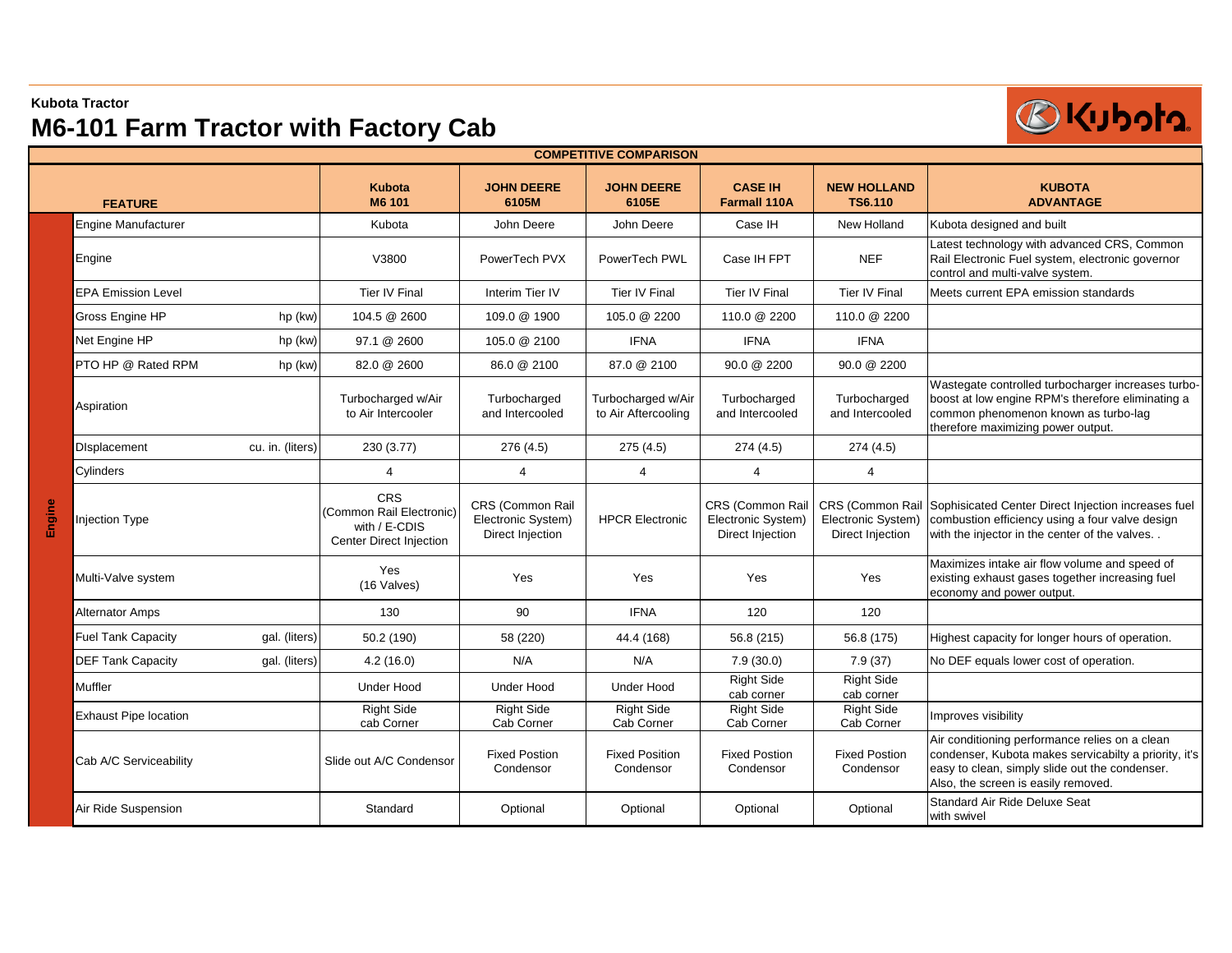### **Kubota Tractor**

# **M6-101 Farm Tractor with Factory Cab**



| <b>COMPETITIVE COMPARISON</b> |                                   |                                                                        |                                             |                                              |                                       |                                      |                                                                                                                                                                                         |  |
|-------------------------------|-----------------------------------|------------------------------------------------------------------------|---------------------------------------------|----------------------------------------------|---------------------------------------|--------------------------------------|-----------------------------------------------------------------------------------------------------------------------------------------------------------------------------------------|--|
| <b>FEATURE</b>                |                                   | <b>Kubota</b><br>M6 101                                                | <b>JOHN DEERE</b><br>6105M                  | <b>JOHN DEERE</b><br>6105E                   | <b>CASE IH</b><br><b>Farmall 110A</b> | <b>NEW HOLLAND</b><br><b>TS6.110</b> | <b>KUBOTA</b><br><b>ADVANTAGE</b>                                                                                                                                                       |  |
|                               | Transmission                      | 24F X 24R<br>8-Speed, Three Range<br>Intelli-Shift (Power shift)       | 24F X 24R<br>PowrQuad Plus                  | 12F X 12 R Top<br>Shaft Synchronized         | 8F X 8R Hydraulic<br>Power Shuttle    | 8F X 8R Hydraulic<br>Power Shuttle   | The Intelli-Shift provides advanced electronic shfit<br>control with Auto-Mode, it'll do the shifting for you.                                                                          |  |
|                               | Left-Hand Shuttle Lever           | Standard                                                               | Όριισπαι<br>16F / 16R                       | Yes                                          | Yes                                   | Yes                                  | Easier Operation without high cost option.                                                                                                                                              |  |
|                               | Fully Synchronized Range Shift    | Yes                                                                    | Yes                                         | <b>No</b>                                    | No                                    | No                                   | Shiftable on the go via clutch button on range<br>lever.                                                                                                                                |  |
|                               | <b>Hydraulic Shuttle Standard</b> | Electro-Hyd.                                                           | Electro-Hyd.                                | PowrReverser                                 | Hydraulic-Shuttle.                    | Hydraulic-Shuttle                    |                                                                                                                                                                                         |  |
|                               | Clutch Type                       | Wet-Multi Plate                                                        | Wet-Multi Plate                             | Wet-Multi Plate                              | Wet-Multi Plate                       | Wet-Multi Plate                      |                                                                                                                                                                                         |  |
|                               | Creep Speed / Optional            | Cassette Type<br>32F X 32R                                             | <b>Factory Option</b>                       | <b>IFNA</b>                                  | <b>Factory Option</b>                 | <b>Factory Option</b>                | Dealer installed cassette style creep speed kit<br>provides flexibility to the customers applications<br>now or later.                                                                  |  |
|                               | <b>Final Drive Type</b>           | Inboard Planetary                                                      | <b>Inboard Planetary</b>                    | <b>Inboard Planetary</b>                     | <b>Inboard Planetary</b>              | <b>Inboard Planetary</b>             |                                                                                                                                                                                         |  |
| Transmission / Drive Train    | <b>Brakes</b>                     | <b>Hydraulic Wet Disk</b><br>Self Adjusting                            | <b>Hydraulic Wet Disk</b><br>Self Adjusting | <b>Hydraulic Wet Disk</b>                    | <b>Hydraulic Wet Disk</b>             | <b>Hydraulic Wet Disk</b>            | Automatic 4WD braking feature when applying<br>brakes from 2WD mode, 4WD energizes to apply<br>4WD braking action                                                                       |  |
|                               | <b>Differential Controls</b>      | Electro-hydraulic<br>Front & Rear                                      | Electrohydraulic<br>Front & Rear            | Electrohydraulic<br>Front/Mechanical<br>Rear | Mechanical                            | Mechanical                           |                                                                                                                                                                                         |  |
|                               | Front Axle / 4wd                  | Bevel Pinion with<br>Bi-Speed Turn (outboard<br>planetary final gears) | U-Joint                                     | U-Joint                                      | U-Joint                               | U-Joint                              | Bi-Speed turn is an exclusive feaure and shortens<br>the turning radius dramatically. Provides constant<br>power at all steering angles, and it is built by<br>Kubota.                  |  |
|                               | <b>Power Steering</b>             | Hydrostatic<br><b>Power Steering</b>                                   | Hydrostatic<br><b>Power Steering</b>        | Hydrostatic<br>Power Steering                | Hydrostatic<br><b>Power Steering</b>  | Hydrostatic<br><b>Power Steering</b> |                                                                                                                                                                                         |  |
| System<br><b>PTO</b>          | Type                              | Hydrauilc Independent<br>540/1000                                      | Independent<br>540/1000                     | Independent<br>540/100                       | Independent<br>540/1000               | Independent<br>540/1000              | Electro-Hydraulic engagment, self modualating<br>startup.                                                                                                                               |  |
|                               | Speeds @ RPM                      | 540 @ 2405<br>1000 @ 2389                                              | 540 @ 1932<br>1000 @ 1932                   | 540 @ 2085<br>1000 @ 2067                    | 540 @ 1969<br>1000 @ 2120             | 540 @ 1969<br>1000 @ 1924            |                                                                                                                                                                                         |  |
|                               | <b>Engagement Method</b>          | Electro-Hydraulic<br>Self-Modulating                                   | Electro-Hydraulic                           | Electro-Hydraulic                            | Mechanical                            | Mechanical                           | User friendly operation with your right hand. Electric<br>over hydraulic knob control provides smooth<br>engagement, and the operator can easily see the<br>implement at the same time. |  |
|                               | Clutch type                       | Multi-Plate<br>Wet Clutch                                              | Multi-Plate<br>Wet Clutch                   | Multi-Plate<br>Wet Clutch                    | Multi-Plate<br>Wet Clutch             | Multi-Plate<br>Wet Clutch            | Hydraulic PTO clutch is cooled and lubricated with<br>oil for long life. In fact all Kubota M-Series tractors<br>are equipped with a hydraulic PTO clutch.                              |  |